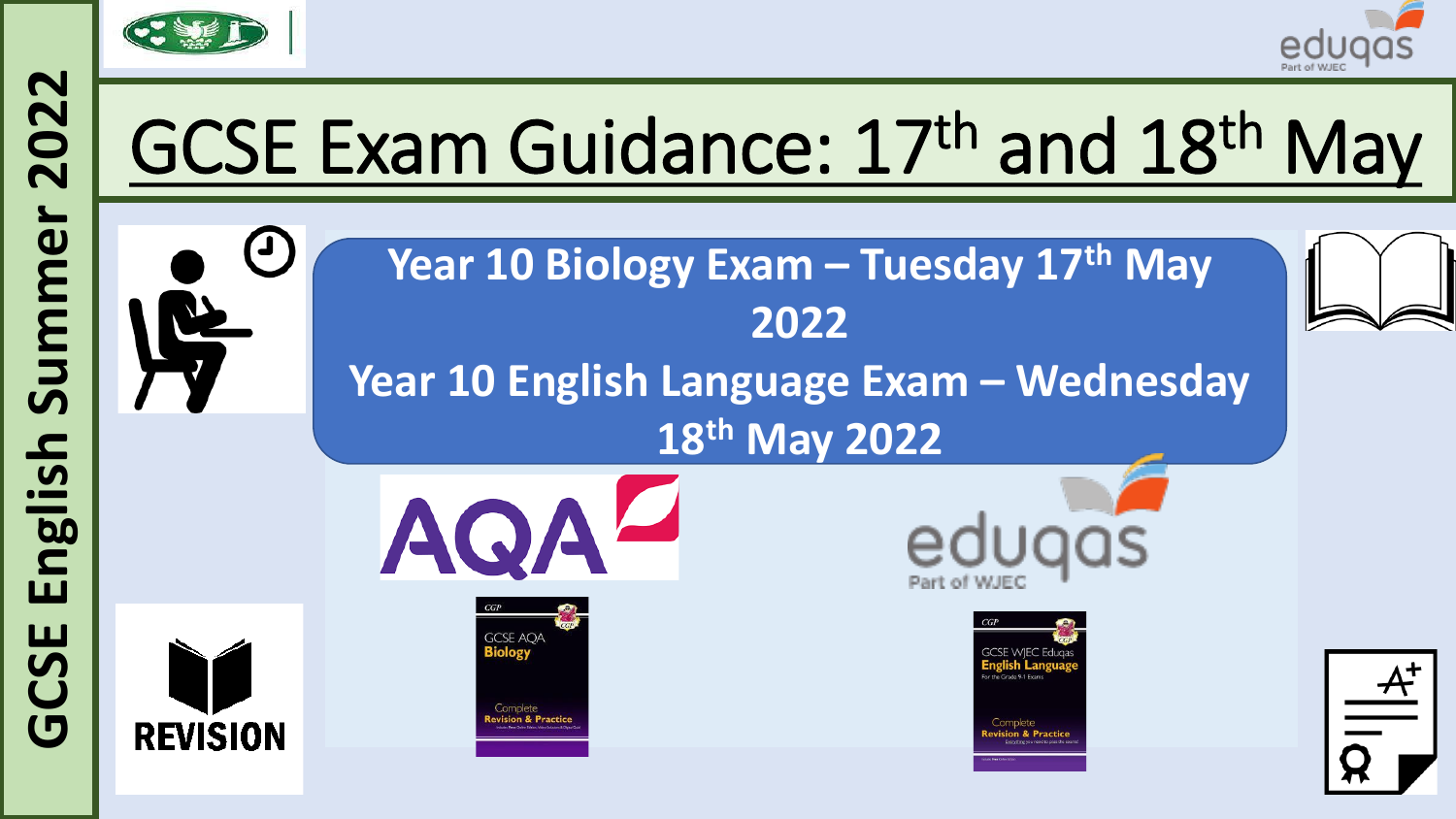# Essential Information



#### **Tuesday 17th May – Biology Exam**

- Students MUST arrive in school by 8:20am
- You will then go to *Lindisfarne* (English Block) to your designated classroom (we will go through this on the next slide)
- Staff will then bring you over a class at a time to the library to drop off your bags
- Your phone/ any electrical devices including smart watches must be left in your bags/ not brought to school that day
- You can take with you your pencil case (clear), water (clear bottle), food and any revision resources you need back to Lindisfarne
- Following your revision session, you will go to your 'exam row room' where you will have your break time
- Once Year 11 are out of their exam and secured, you will be brought over in an exam room at a time.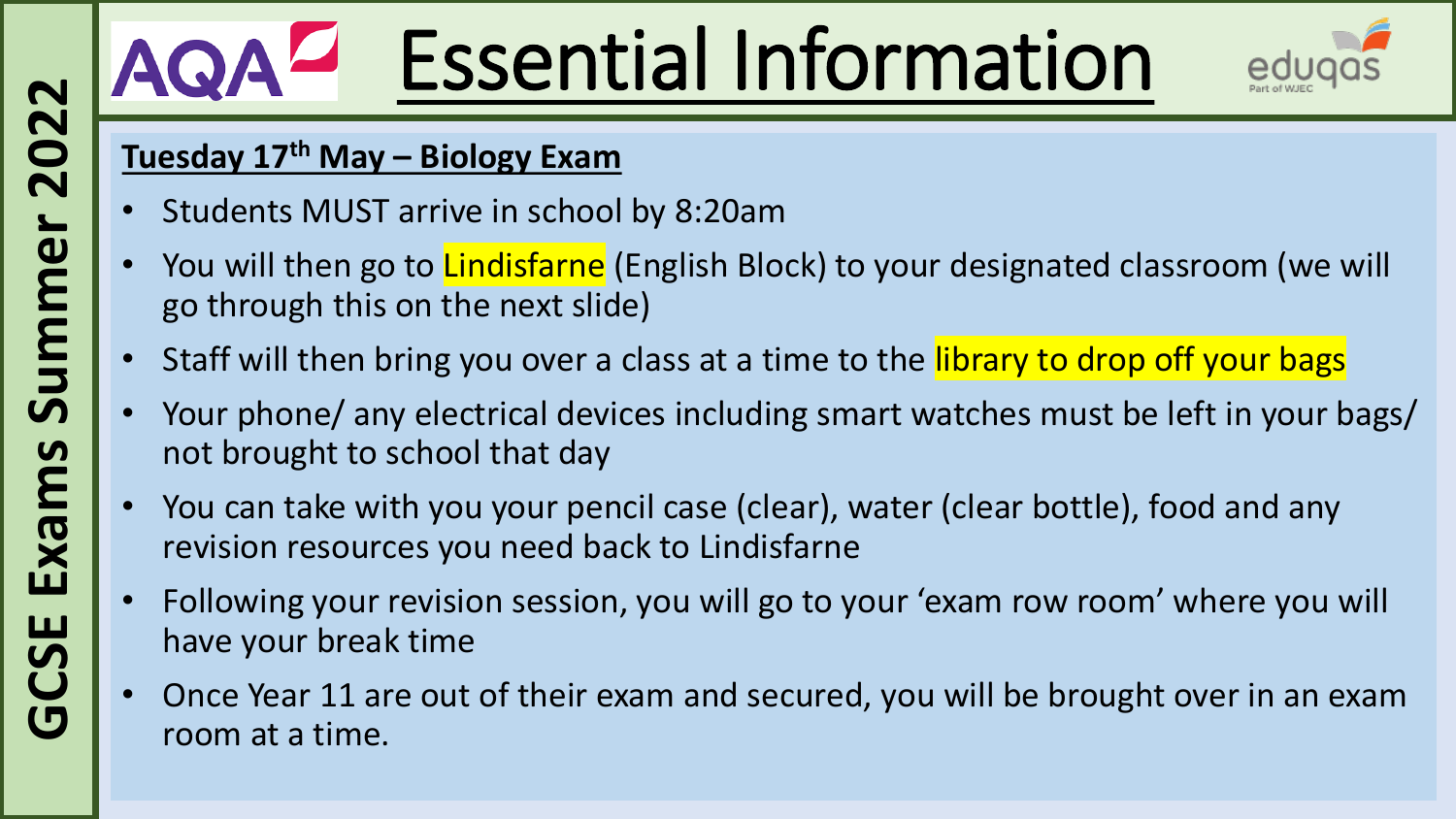## AQA<sup>Z</sup> Roomings for Revision Session



### **Science Group**

- 10a1 LF15
- 10a2 LF10
- 10a3 LF05
- 10a4 LF03
- 10b1 LF12
- 10b2 LF14 or LF06
- 10b3 LF11
- 10b4 LF04
- 10b5 LF16

### **Equipment Needed**

- $\checkmark$  Clear pencil case
- $\checkmark$  Multiple black pens
- ✓Pencil
- ✓Ruler
- ✓Highlighter
- ✓CALCULATOR



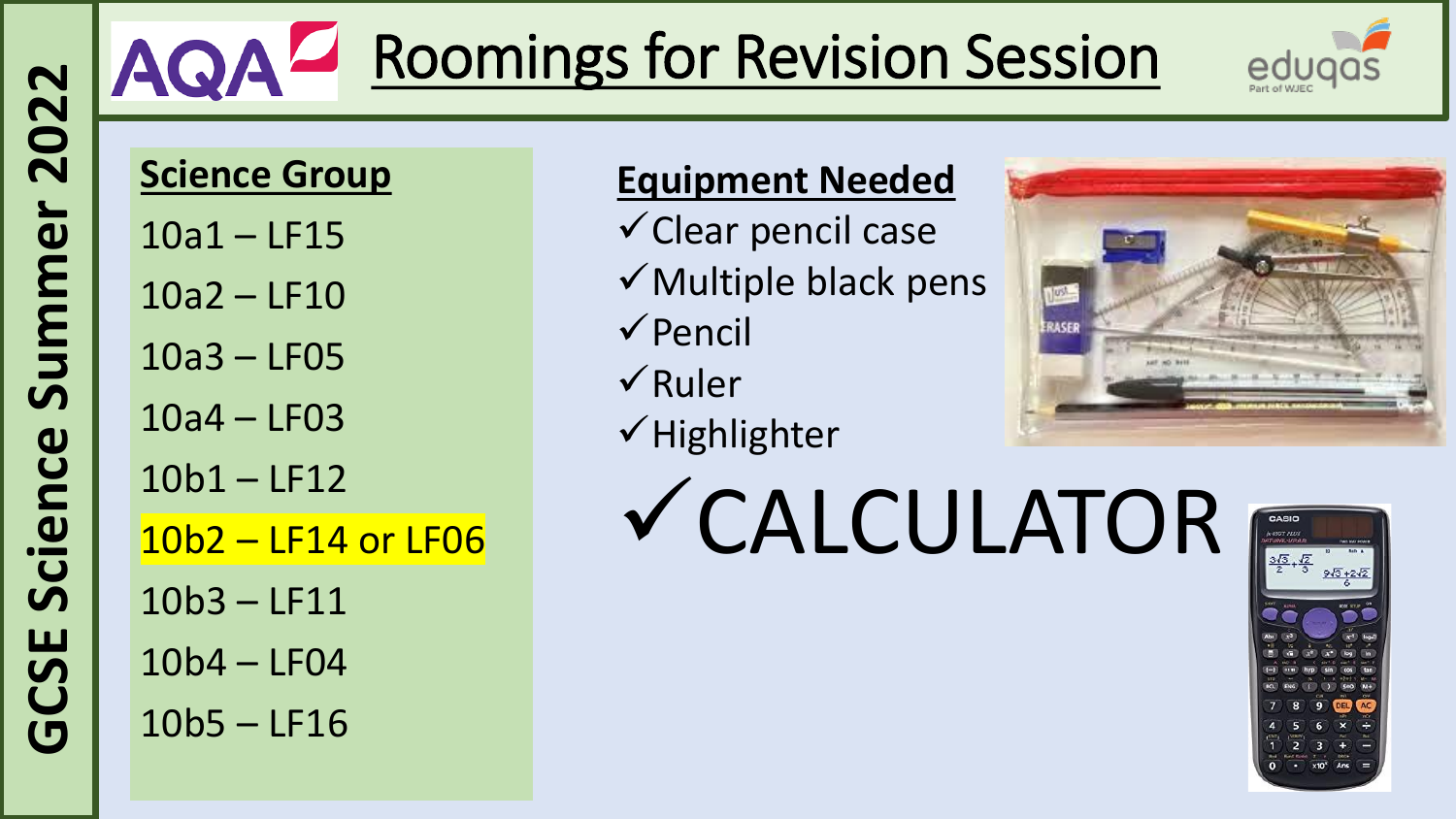

### Roomings for the Exam



- LF03 Row A-B
- LF04 Row C-D
- LF10 Row E-F
- LF05 Row G-H
- LF06 Row I-J
- LF11 Row K-L
- LF12 Row M-N
- LF14 Row O-P
- LF15 Row Q-S
- LF16 Bosco and PFH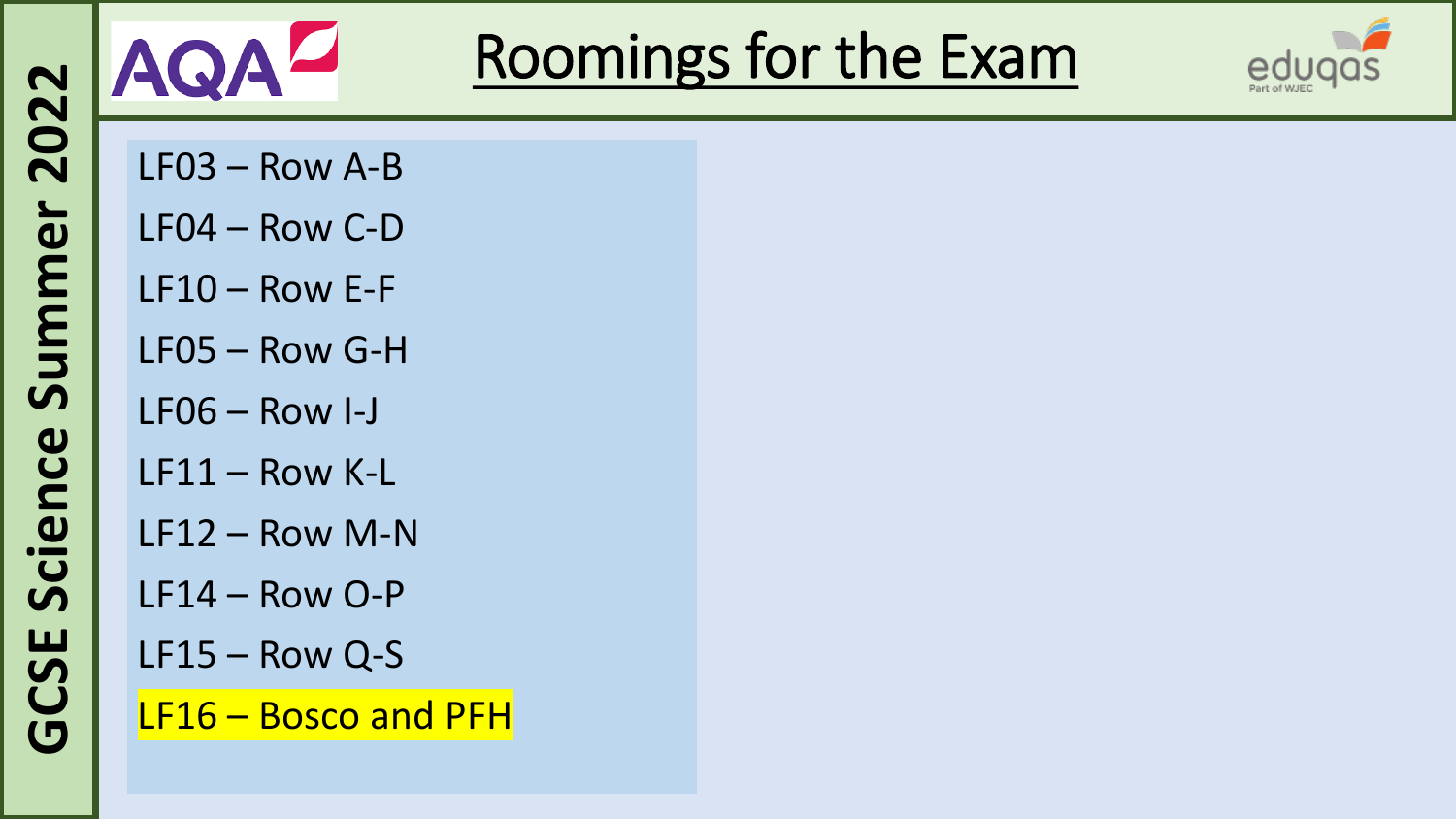

## Structure of the Morning



**Revision Session Science Group** 

10a1 – LF15

10a2 – LF10

10a3 – LF05

10a4 – LF03

10b1 – LF12

10b2 – LF14 or LFO6

10b3 – LF11

10b4 – LF04

10b5 – LF16

➢ Arrive at 8:20am to your LF Classroom Bag drop off (one class at a time) ➢ Science Revision session ➢ Toilet breaks (one class at a time) Student move to Exam Row room ➢ Break  $\triangleright$  Walk over for exam ➢ Good Luck!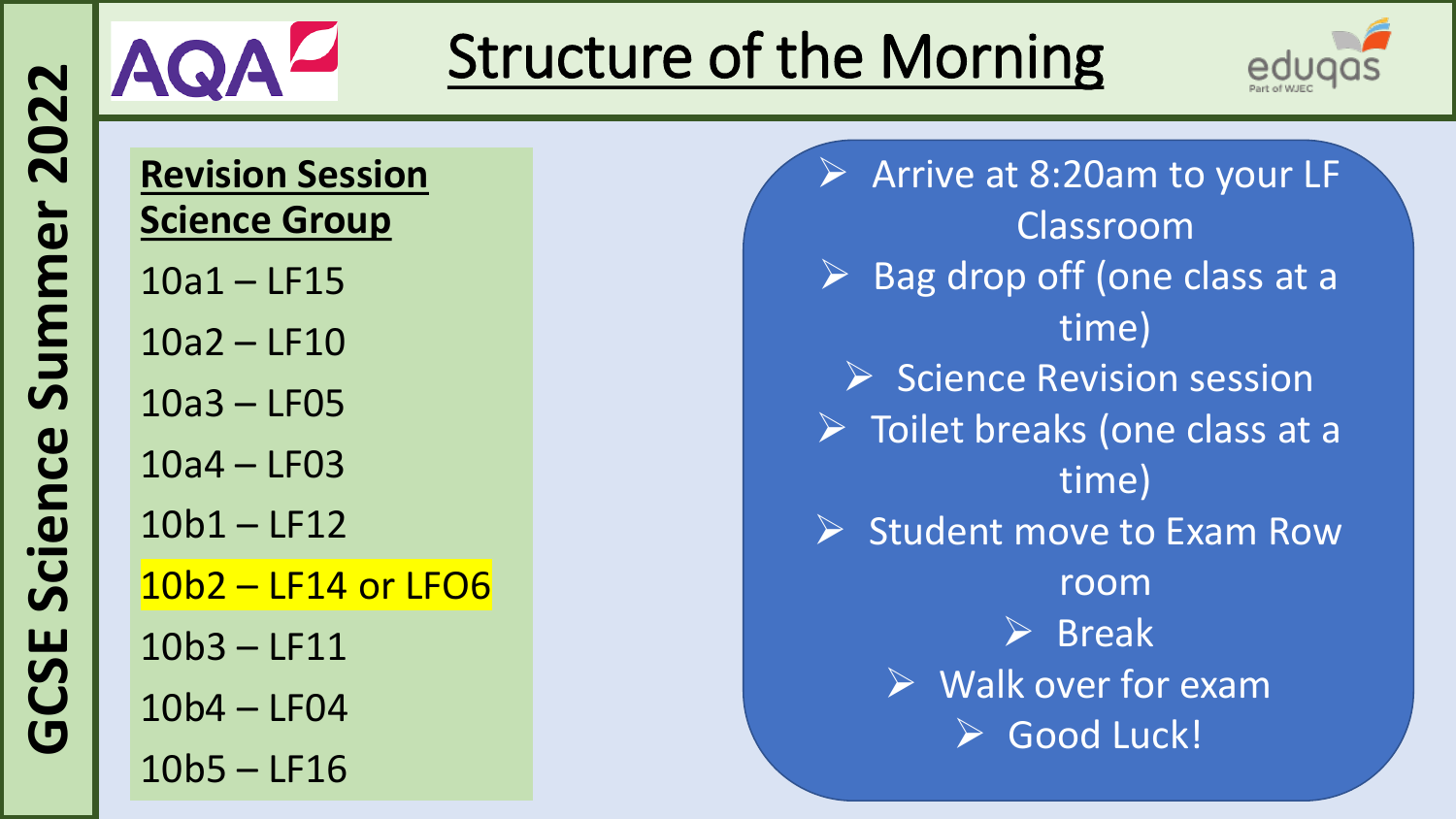# Essential Information



#### **Wednesday 18th May – English Exam**

- Students MUST arrive in school by 8:20am
- You will then go to Lindisfarne (English Block) to your designated classroom (we will go through this on the next slide)
- Staff will then bring you over a class at a time to the library to drop off your bags
- Your phone/ any electrical devices including smart watches must be left in your bags/ not brought to school that day
- You can take with you your pencil case (clear), water (clear bottle), food and any revision resources you need back to Lindisfarne
- Following your revision session, you will go to your 'exam row room' where you will have your break time
- Once Year 11 are out of their exam and secured, you will be brought over in an exam room at a time.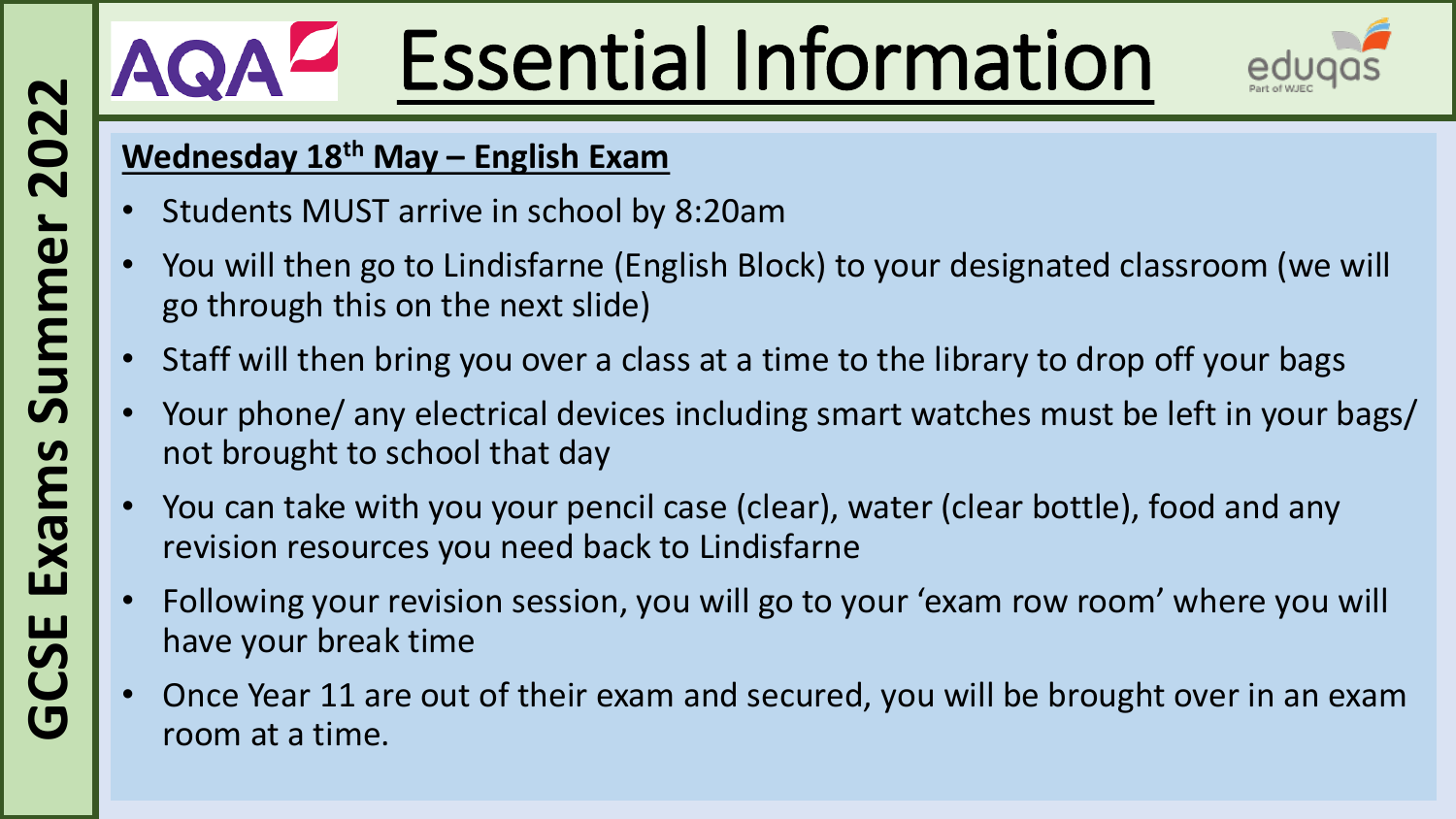## AQA<sup>Z</sup> Roomings for Revision Session



### **English Group**

- 10a1 LF03
- 10a2 LF14
- 10a3 LF05
- 10a5 LF16
- 10b1 LF12 or LF06 10b2 – LF15 10b4 – LF04 10b5 – LF11

### **Equipment Needed**

- $\checkmark$  Clear pencil case
- $\checkmark$  Multiple black pens
- ✓Pencil
- ✓Ruler
- ✓Highlighter

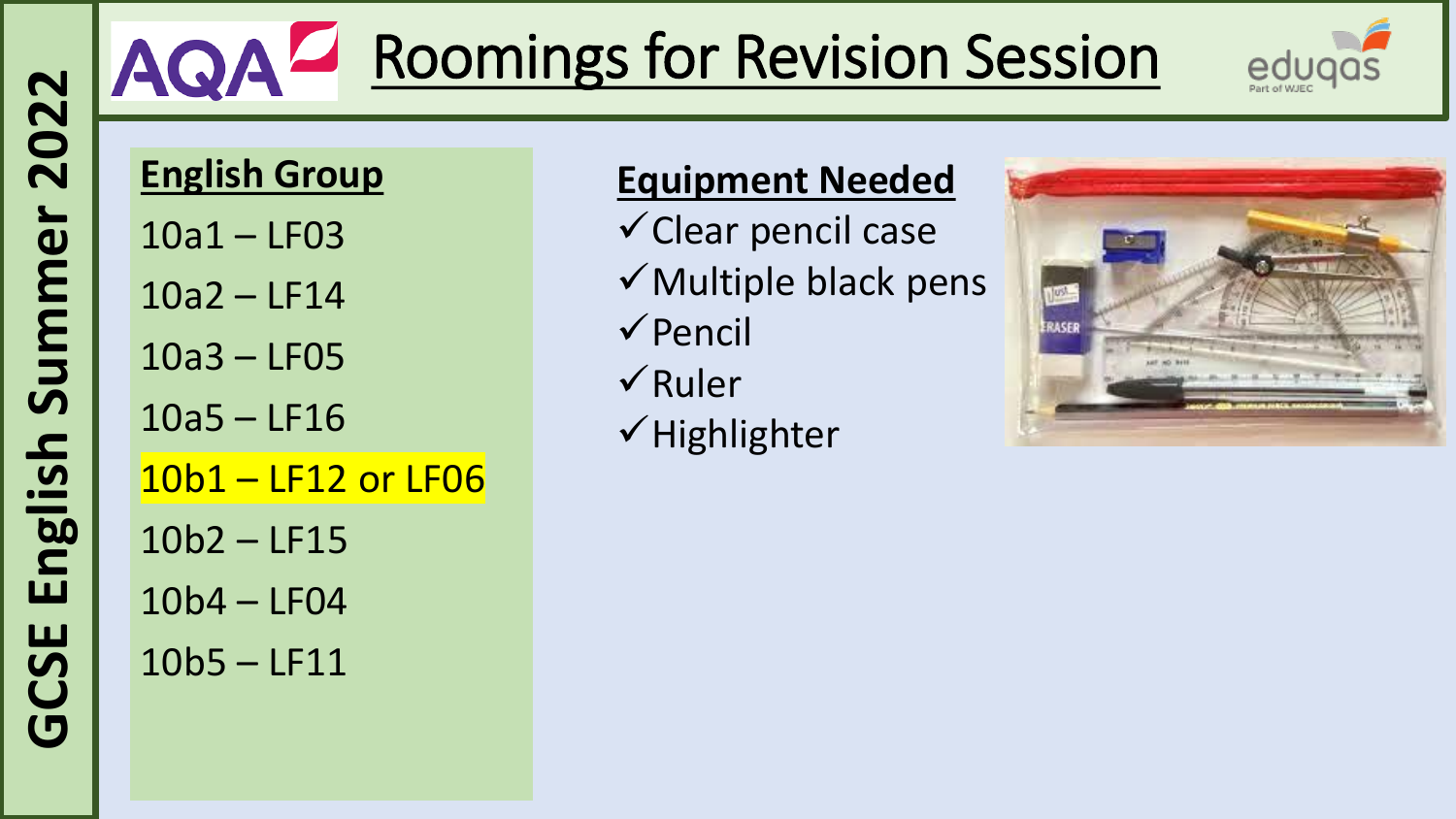

## Roomings for the Exam



- LF03 Row A-B (KAN)
- LF04 Row C-D (MGN)
- LF10 Row E-F (MGN/ SLT)
- LF05 Row G-H (NOE)
- LF06 Row I-J (NOE/ SLT)
- LF11 Row K-L (JMK)
- LF12 Row M-N (JDE)
- LF14 Row O-P (KPS)
- LF15 Row Q-S (LMN)
- LF16 Bosco and PFH (RNN)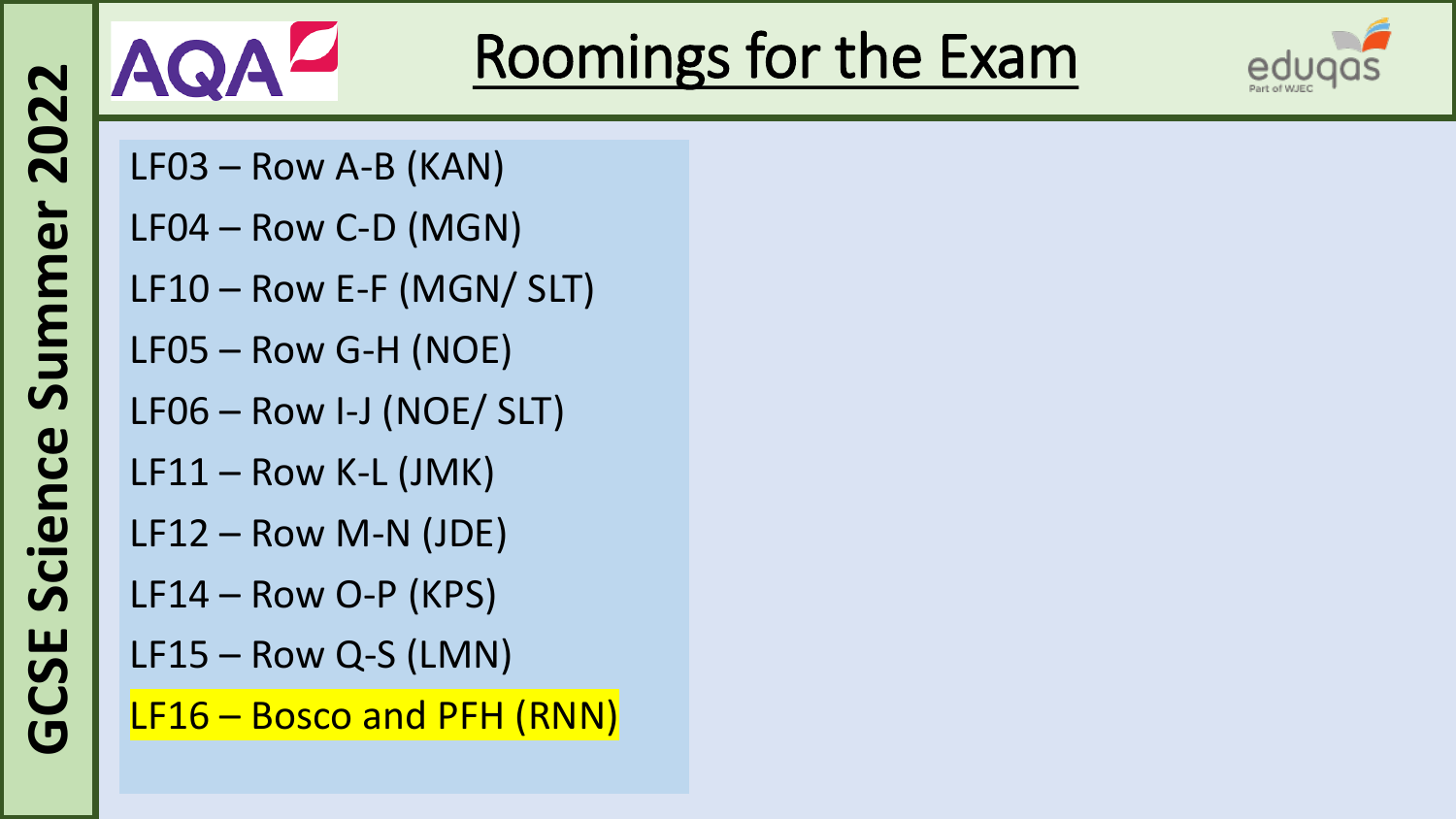

## Structure of the Morning



**Revision Session Science Group** 

10a1 – LF15

10a2 – LF10

10a3 – LF05

10a4 – LF03

10b1 – LF12

10b2 – LF14 or LFO6

10b3 – LF11

10b4 – LF04

10b5 – LF16

➢ Arrive at 8:20am to your LF Classroom Bag drop off (one class at a time) ➢ Science Revision session ➢ Toilet breaks (one class at a time) Student move to Exam Row room ➢ Break  $\triangleright$  Walk over for exam ➢ Good Luck!